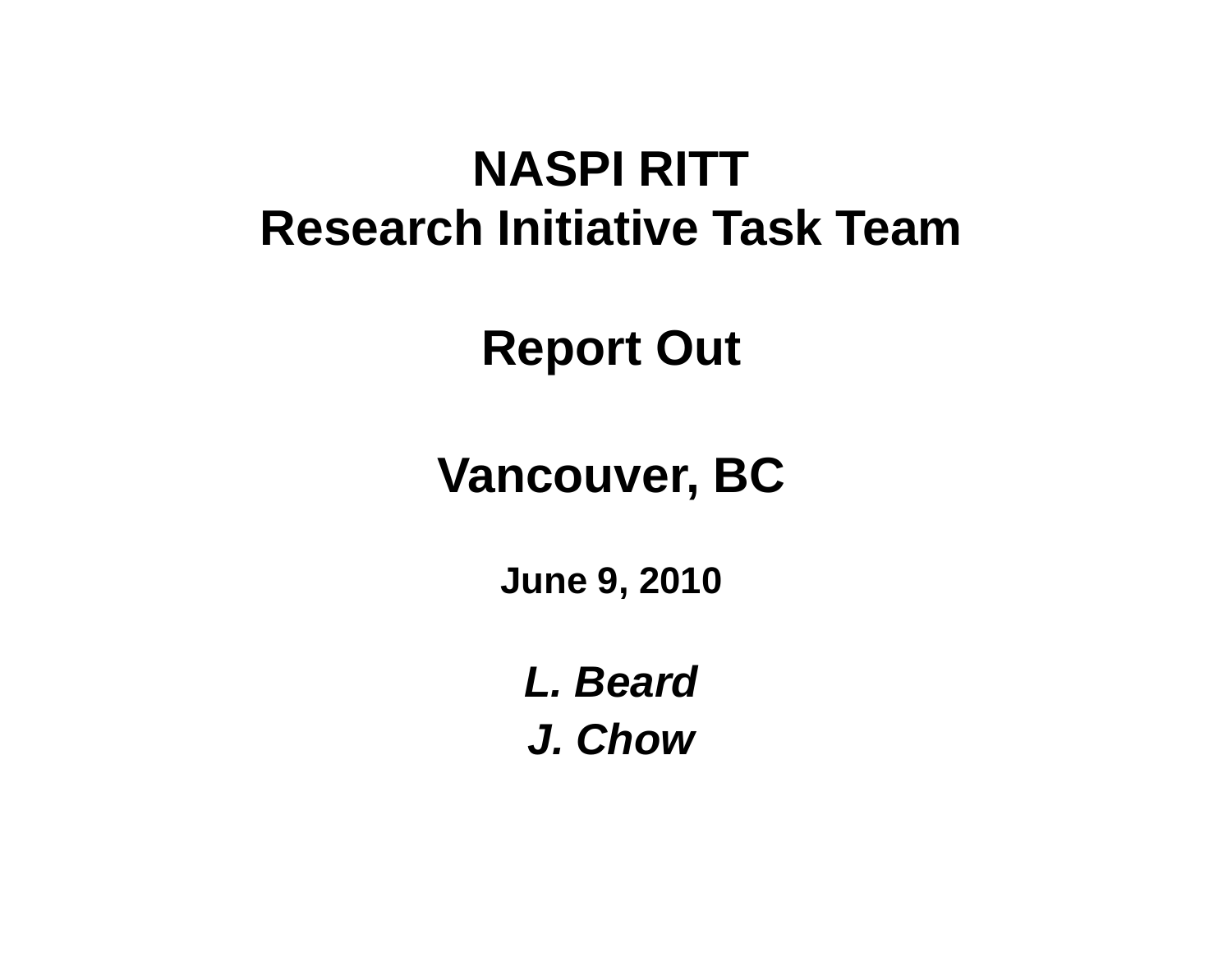### Agenda

- 1. Introduction All
- 2. 2010 Metrics and Goals L. Beard/J. Chow
- 3. White paper on PMU Siting J. Chow
- 4. Research Repository **X. Makarov**
- 5. Success Stories Z. Tate
- 6. Researcher NDA
- 7. PMU Database of Historical A. Silverstein/J. ChowEvents
- 8. Research PresentationsResearch Roadmap Y. Makarov
- 9. New Business/Activities J. Chow
- 10. Action Items (in red) J. Chow
- 
- 
- 
- 
- 
- A. Silverstein
- 

- 
- 
-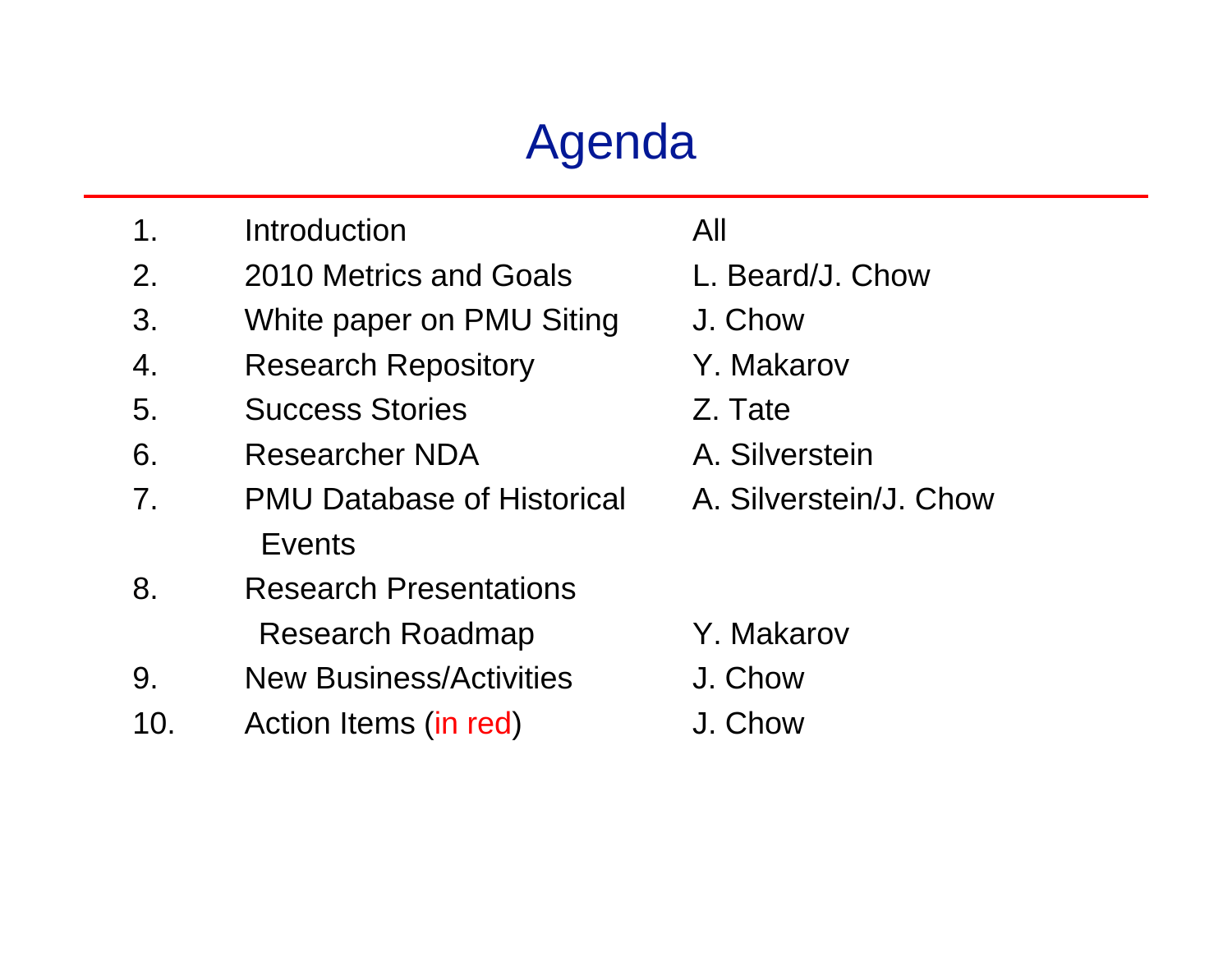## RITT 2010 Goals and Metrics

| Goal #         | Goal                                                                                       | Metric                                                                                                   | <b>Deliverable</b>                       | Lead                                                                       |
|----------------|--------------------------------------------------------------------------------------------|----------------------------------------------------------------------------------------------------------|------------------------------------------|----------------------------------------------------------------------------|
|                | Revise Mission statement                                                                   |                                                                                                          | June '10 (NASPI<br>Vancouver meeting)    | Lisa Beard,<br>Joe Chow                                                    |
| $\overline{2}$ | Populating research repository                                                             | Add at least 50 more entries;<br>update the Wikipedia entries;<br>write paper to publicize<br>repository | December '10                             | Luigi Vanfretti,<br>Yuri Makarov                                           |
| 3              | Researcher NDA                                                                             | 5 research groups signing<br>document                                                                    | December '10                             | Alison Silverstein                                                         |
| 4              | Research PMU database of historical Determine what information will December '10<br>events | be available in data sets; 5 data<br>sets (disturbance, blue sky)<br>made available                      |                                          | Alison Silverstein,<br>Lisa Beard (EI),<br>Farrokh Habibiashrafi<br>(WECC) |
| 5              | PMU siting guidelines                                                                      | White paper                                                                                              | June '10 (by NASPI<br>Vancouver meeting) | Dejan Sobajic,<br>Lisa Beard,<br>Joe Chow,<br>Luigi Vanfretti              |
| 6              | Success stories                                                                            | 5 stories written up and posted                                                                          | December '10                             | Zeb Tate,<br>Krishnanjan Dubba<br>Ravikumar, Teresa<br>Carlon              |
|                | Rearch topics and priorties                                                                | Evolving and up-to-date list                                                                             | Ongoing                                  | Joe Chow,<br>Lisa Beard                                                    |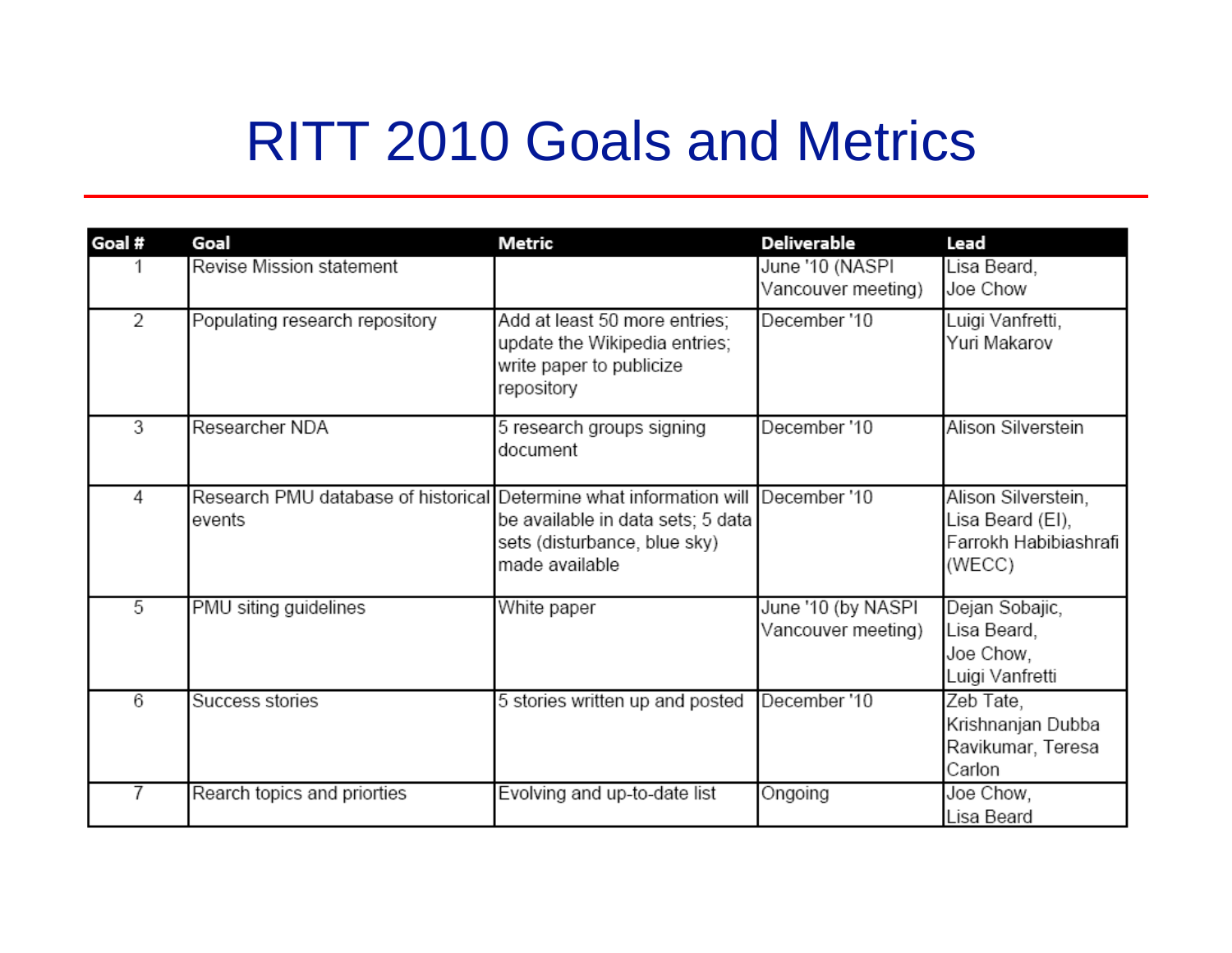# White Paper on PMU Placement

- Purpose: Guide to PMU users with no or little background on synchrophasor applications
- • Many placement documents developed, including:
	- CERTS: C. Martinez, M. Parashar, J. Dyer, and J. Coroas, "Phasor Data Requirements for Real Time Wide-Area Monitoring, Control and Protection Applications," White Paper for EIPP Real Time Task Team, January 26, 2005.
	- MISO: Terry Bilke, Jim Kleitsch, and Tony Weekes, "Preferred PMU Placement," April 3, 2009.
	- ATC: "PMU Placement Weighting Calculation"
	- WECC: Dmitry Kosterev et al., "WECC PMU Placement Criteria," Rev. 3.0, February 2010.
	- NERC: NERC Standard PRC-002-1, "Regional Disturbance Monitoring and Reporting Requirements," draft document.
	- Italian power system criteria (?)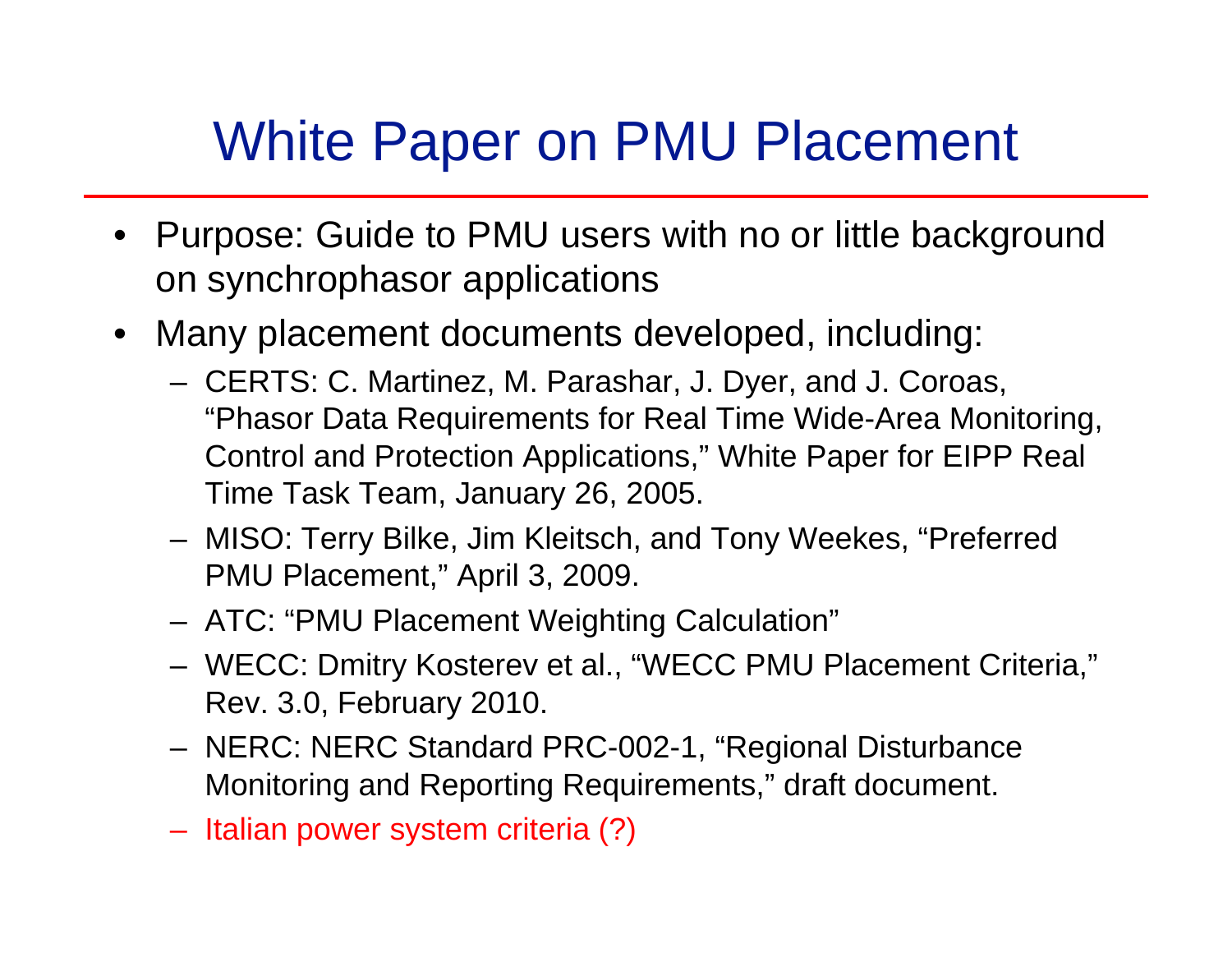# White Paper on PMU Placement

- $\bullet$  Contributions from many RITT team members. Editing team: J. Chow, W.-J. Lee, Krishnanjan Gubba Ravikumar
- $\bullet$  Structure of white paper:
	- Main section (less than 10 pages)
		- Current/potential applications
		- Brief discussion on placement criteria for each applications (many overlaps: e.g., load modeling and voltage stability monitoring)
	- Appendices
		- More detailed discussion on some of the recommendations of PMU placement for each application (e.g., state estimation)
		- Each topic is limited to a couple of pages some of the topics to be written by topical experts
	- Citations
- • Suggestion to consider optimal PMU placement to satisfy multiple criteria
- •A draft version by August.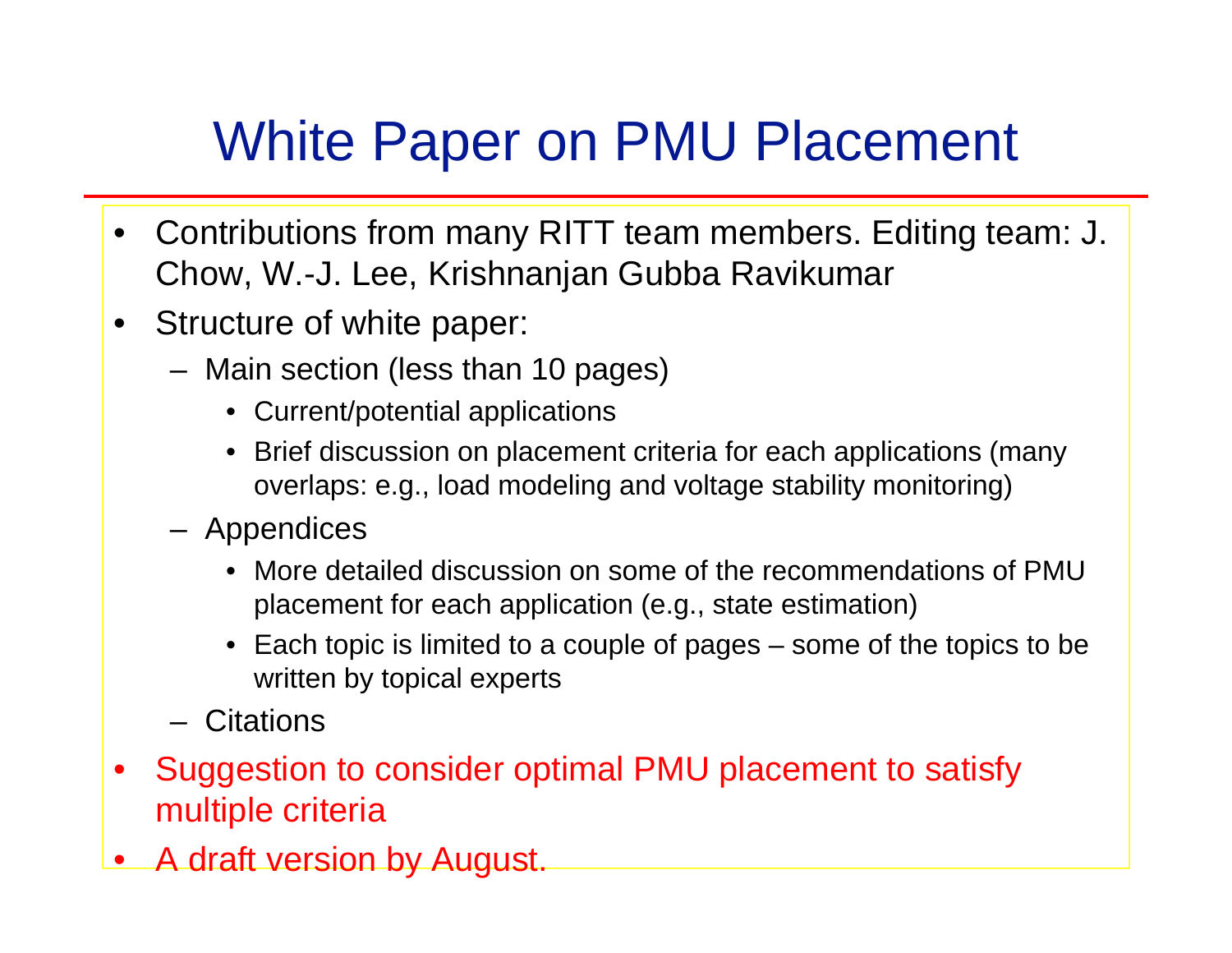### Researcher NDA

- The plan is to provide researchers with 10 PMU of "big" disturbances and clear-sky data sets
- To date, not enough companies have signed the Industry NDA, meaning that the research data sets cannot be released yet.
- •It is planned to revisit the write-up on research data set, developed several years ago.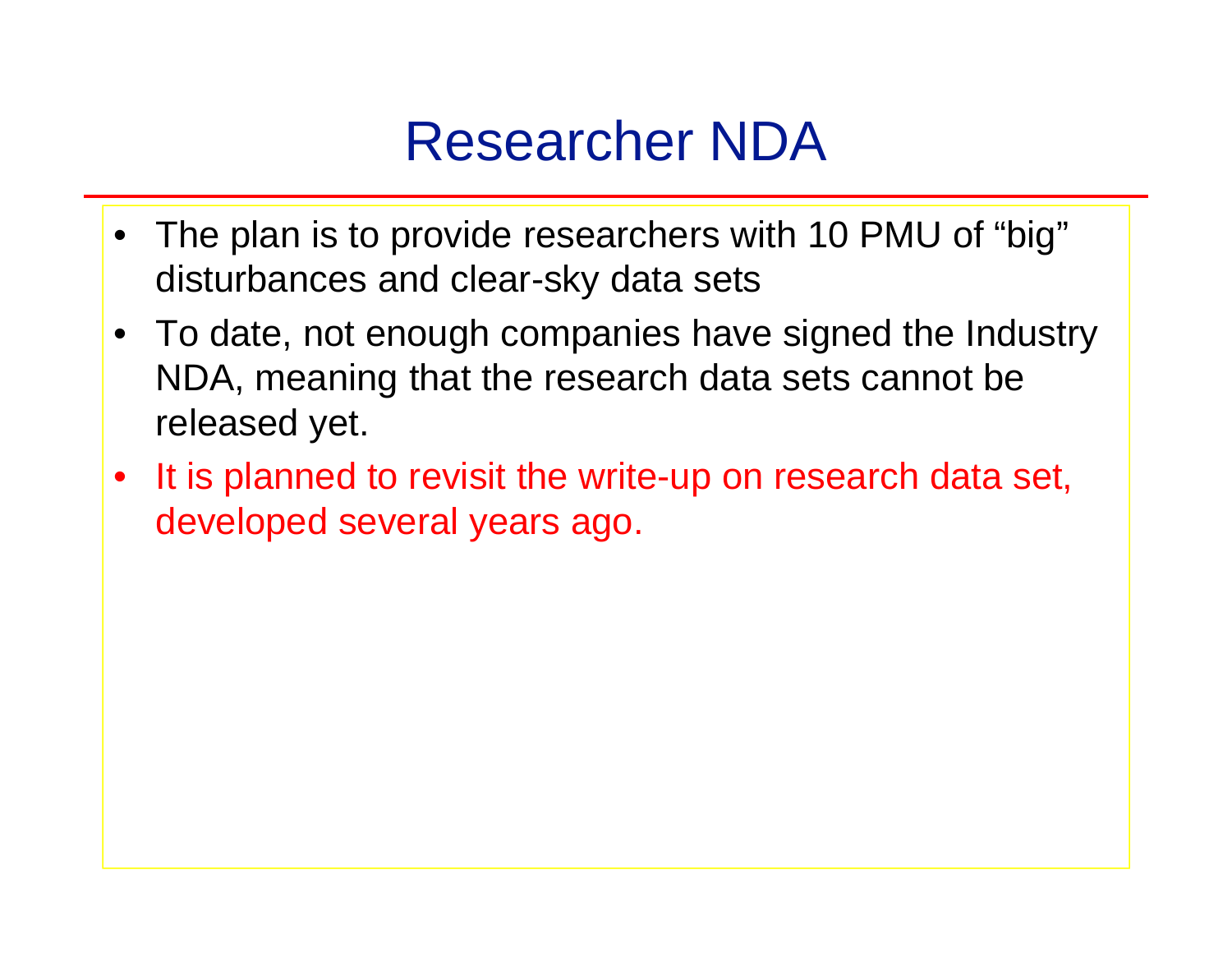## Research Repository

- There was general consensus that the Research Repository needs to be reworked, mainly because it is not "visible" on the NASPI website.
- A team led by Yuri Makarov plans to develop a paper on the Repository.
- Suggestions:
	- Change to simply "Repository"
	- Repository should also contain reports such as the RAPIR report and information on the SGIG PMU-related projects.
	- Organize keywords so that NASPI website or Repository can appear prominently in searches (general website improvement)
- Comments are sought for Makarov's paper, ideas on improving the Repository, and additions to the Repository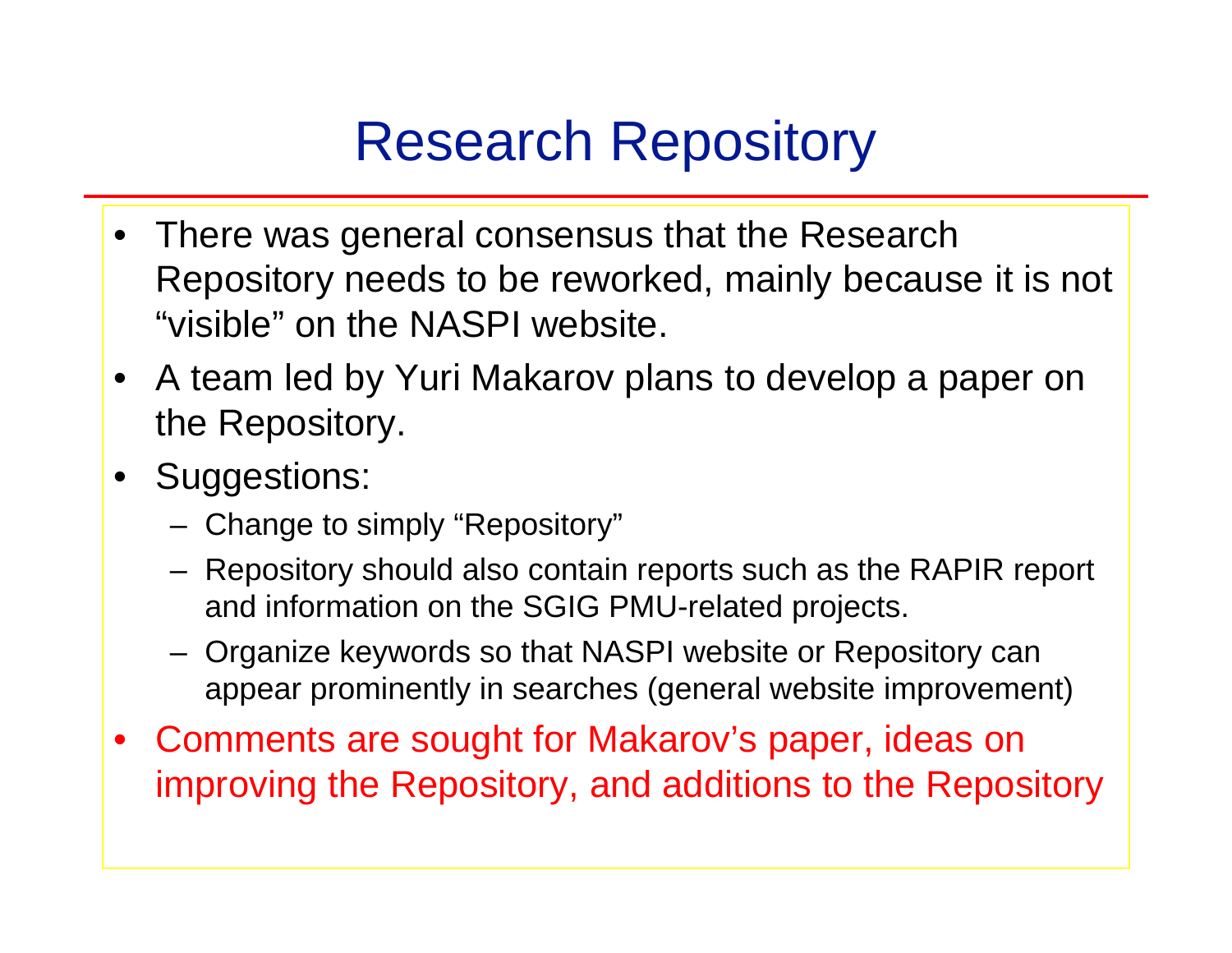### Success Stories

- A two-page template has been developed to make it easy to post success stories.
- $\bullet$  Only success story posted is the Entergy Hurricane Gustav restoration.
- Some suggestions:
	- CAISO event
	- TVA generator unit oscillation monitoring
	- The quick turnout in gathering the PMU data for the 2009 Florida Blackout event.
	- Revisit some earlier success story EIPP and NASPI presentations.
- $\bullet$  Develop a few new success stories in the next few months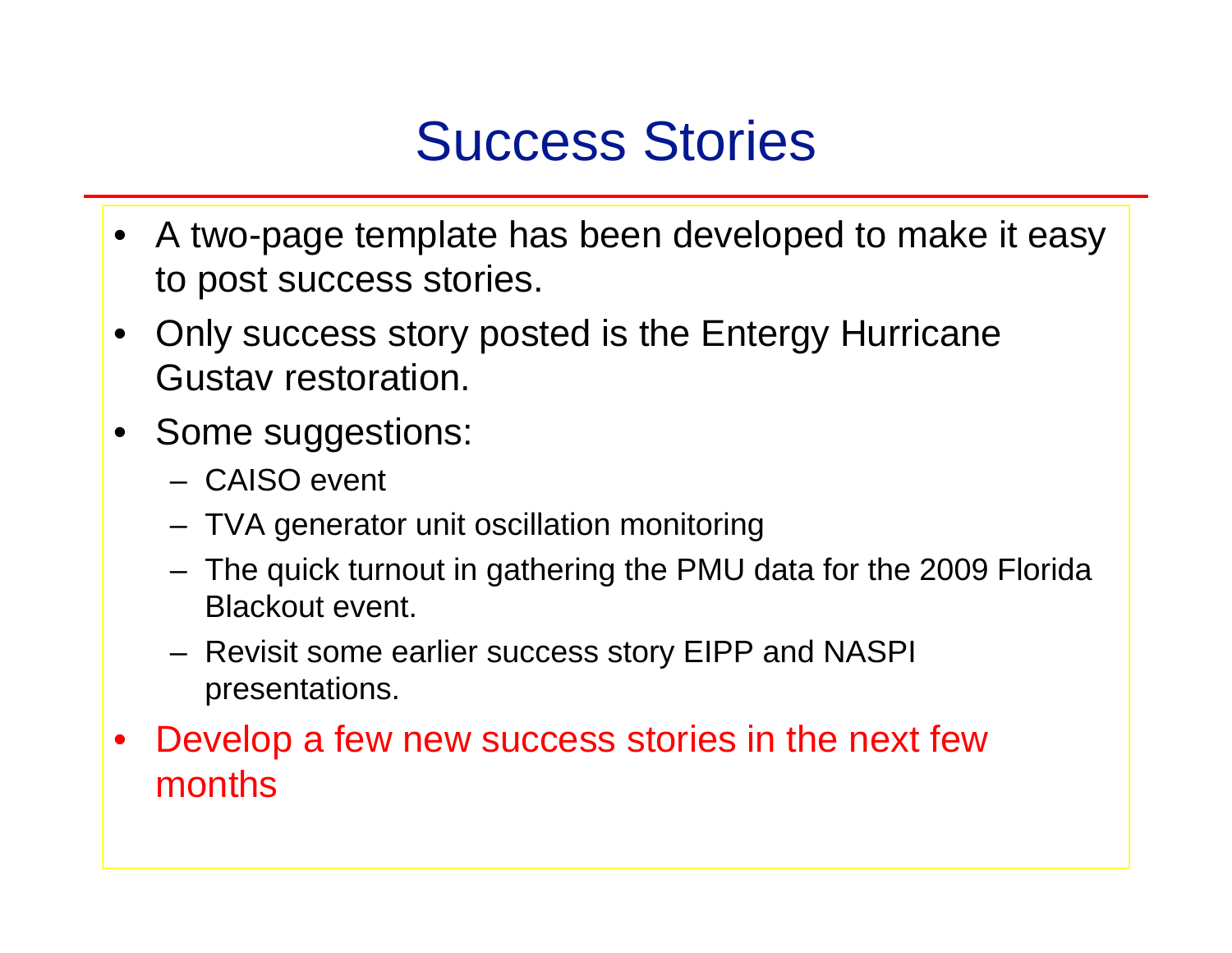#### **2010 NASPI Roadmap for S ynchrophasor Applications (DRAFT v2.0 to be discusses at the NASPI Meeting in Vancouver, BC)**